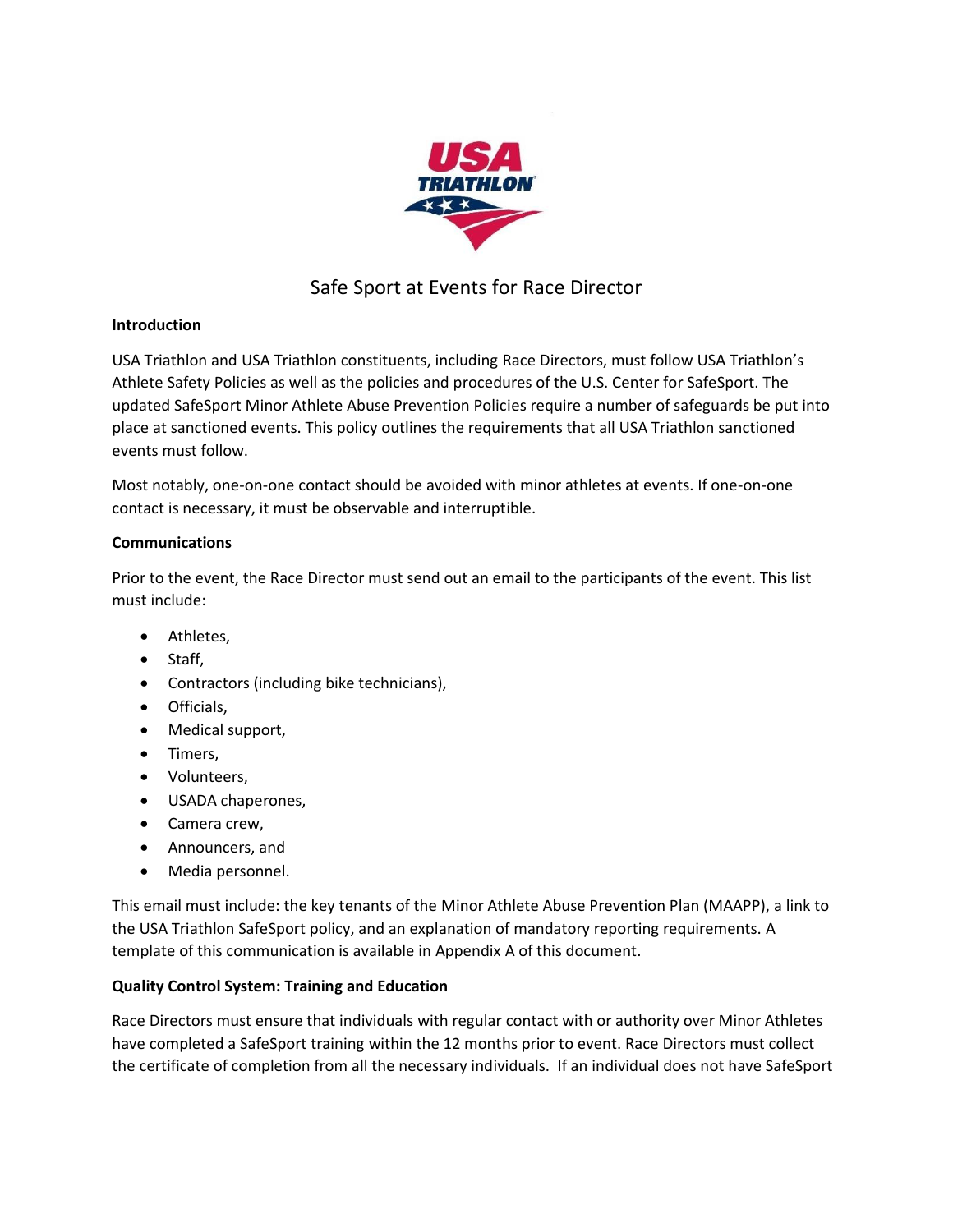training, or is not able to log in to their SafeSport account, the Race Director or the individual should email the Race Director and Member Relationship Assistant Manager a[t Todd.Brewer@usatriathlon.org.](mailto:Todd.Brewer@usatriathlon.org)

Regular Contact is defined as ongoing interactions during a 12-month period wherein an Adult Participant is in a role of direct and active engagement with any Minor Athlete(s).

Authority is when one person's position over another person is such that, based on the totality of the circumstances, they have the power or right to direct, control, give orders to, or make decisions for that person.

# **Quality Control System: Banned List**

Any individual banned from USA Triathlon may not participate in any USA Triathlon event in any capacity. Participation includes such roles as: athletes, volunteers, officials, bike technicians, life guards, USADA chaperones, or anyone else contracted to work at the event. As such, the Race Director, or a member of their team, must check the participants against the banned list prior to the event. As many events have same day registration or volunteers who show up day-of, the Race Director or their staff should provide a list of the banned individuals to anyone checking participants in, and advise those individuals to check IDs.

If a member of the Banned List attempts to participate in an event, the Race Director should notify Risk and Compliance Coordinator at [Emily.Hewitt@usatriathlon.org](mailto:Emily.Hewitt@usatriathlon.org) following the event.

The list of individuals permanently banned by USA Triathlon is available on the [USA Triathlon website.](https://www.teamusa.org/USA-Triathlon/USAT-for-Me/Athlete-Resources/Banned-List) A list of those both temporarily and permanently banned by USA Triathlon or the Center for SafeSport is updated monthly and distributed to Race Directors with this document.

### **Participant List**

Following the event, the Race Director must share the list of participants with the Race Director and Member Relationship Assistant Manager. The participant list must include: athletes, staff, volunteers, contractors, timers, bike technicians, life guards, and any other individual who had a role at the event.

### **Minor Athlete Abuse Prevention Policies (MAAPP)**

The MAAPP must be enforced at all USA Triathlon sanctioned events. The MAAPP is made up of seven main policies intended to limit the opportunity for risk for minor athletes at events. These policies are available on the USA Triathlon website (it's not on the website yet but I will request it to be put on and we can link to it here). The Race Director and their staff must inform participants at the event of these policies no more than 30 days in advance of the competition.

# *The key policy of the MAAPP is that one-on-one contact with minor athletes should be avoided. If oneon-one contact with a minor athlete is required, it must be observable and interruptible.*

### **Bathroom and Locker Room Monitoring**

Multi-person bathrooms and all locker rooms must be randomly and regularly monitored by members of the Race Director's team. The bathrooms and locker rooms should have signage to let participants know that these spaces will be monitored. The monitors should check for any signs of abuse or misconduct.

# **Reporting**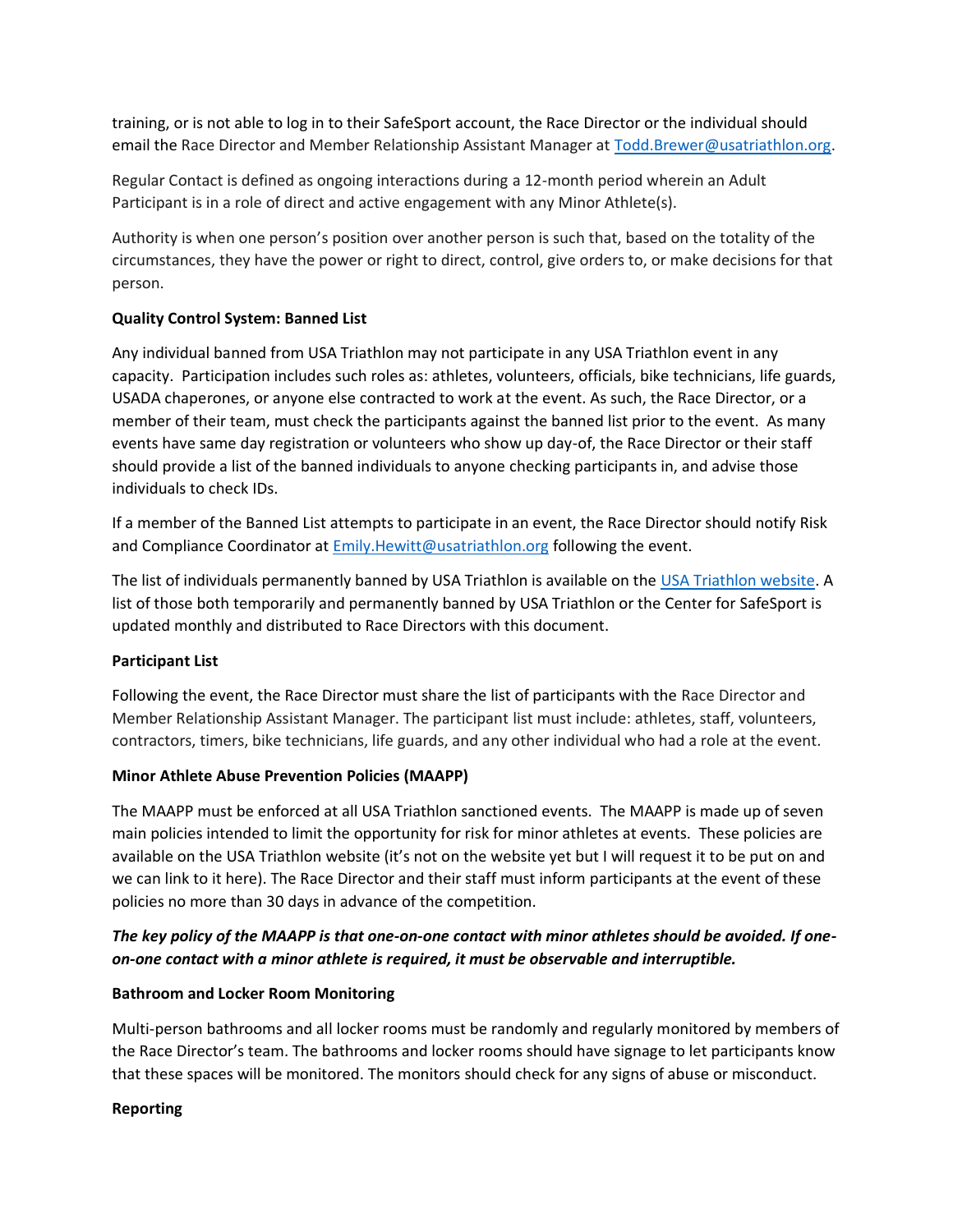All adult participants at USA Triathlon events are mandatory reporters. If an individual witnesses any form of abuse – including sexual, physical or emotional – they must report it to the Center within 24 hours. USA Triathlon recommends putting signage with the ways to report up around the venue.

Reports can be made online at SafeSport.org or by calling 833-587-7233.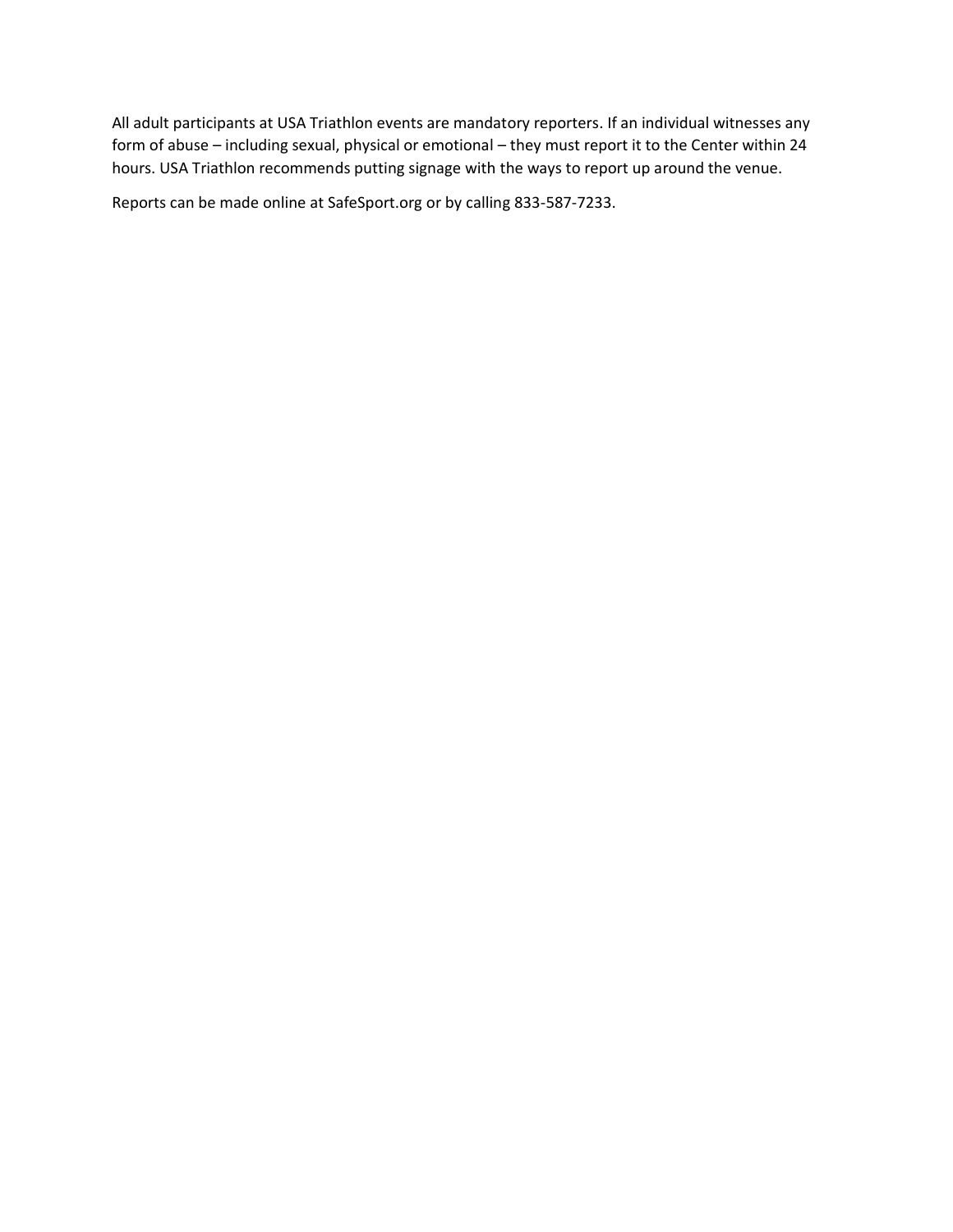### **APPENDIX A**

### **SAMPLE COMMUNICATIONS:**

### Dear NAME,

The [U.S. Center for SafeSport](http://go2.usatriathlon.org/MTA2LU5aUC0yMzEAAAF-StW0xe2UDmD4TMugBmK8Pm8xjgjTn8oZ_p3G4tmCdc5TbBzDQV8jN0EZEA1NzBe3biaaGpo=) created the Minor Athlete Abuse Prevention Policies (MAAPP), a collection of proactive prevention and training policies for the U.S. Olympic and Paralympic Movement to help create a safer and healthier environment in which minor athletes can thrive.

The MAAPP was originally released in 2019 to support organizations and individuals in preventing abuse in sport and meeting requirements under federal law. As a member of USA Triathlon and participant at a USA Triathlon event, you are required to follow these policies.

The MAAPP focuses on in-program contact between an adult participant and a minor athlete, and covers the following Required Prevention Policies: One-on-One Interaction, Meeting and Training Sessions, Athletic Training Modalities, Massages and Rubdowns, Locker Rooms and Changing Areas, Electronic Communications, Transportation, and Lodging.

One-on-One Interaction, Athletic Training Modalities, Massages and Rubdowns, Locker Rooms and Changing Areas apply at all facilities or locations that are partially or fully under the jurisdiction of USA Triathlon. Partial or full jurisdiction includes the following:

- Any sanctioned event or competition by USA Triathlon
- Any facility that USA Triathlon owns, leases, or rents for competition, training or practices
- Any hotel or lodging that the team is using when traveling to a sanctioned USA Triathlon event or competition

All of the Required Prevention Policies must be followed by:

- Adult participants of USA Triathlon who have regular contact with minor athletes
- Adult participants authorized by USA Triathlon to have regular contact with minor athletes
- Adult participants authorized by USA Triathlon to have authority over minor athletes
- Adult staff and board members at USA Triathlon

One-on-One Interaction, Athletic Training Modalities, Massages and Rubdowns, Locker Rooms and Changing Areas **ALSO** need to be followed by:

• Any adult participant at a facility that is partially or fully under the jurisdiction of USA Triathlon.

In preparation for the upcoming EVENT NAME, DATE, where the MAAPP will be enforced, [please review](http://go2.usatriathlon.org/MTA2LU5aUC0yMzEAAAF-StW0xYo-tMBMNDwsDfEKitLLZ4D1okaLnzorpcr4UCP3jIHCg8_lsYt-F4231MWubwg52GA=)  [the comprehensive MAAPP overview here.](http://go2.usatriathlon.org/MTA2LU5aUC0yMzEAAAF-StW0xYo-tMBMNDwsDfEKitLLZ4D1okaLnzorpcr4UCP3jIHCg8_lsYt-F4231MWubwg52GA=) To read the complete USA Triathlon Athlete Safety Policy, [please click here.](http://go2.usatriathlon.org/MTA2LU5aUC0yMzEAAAF-StW0xbD1ogmJoPkFwoRdKt9mORsdKDB3MykegBS3VbT6F8UKBd7Nf50Y-5_EHBO9rVZcNsM=)

As a reminder, all adult participants – including those with one-day memberships – are Mandatory Reporters. If you see or hear a report of any form of abuse, whether it is sexual, physical, mental or another type of abuse you are required to report that abuse within a 24-hour period. You can file a report to the Center through [its online reporting form](http://go2.usatriathlon.org/MTA2LU5aUC0yMzEAAAF-StW0xT5TnWPDECmP2rW-kVUfm9ifeS0-KG6jm2A3JoYrih5dBOU2D8W3UBC7ojHOq0kueAw=) or by calling the Center at 833-587-7233.